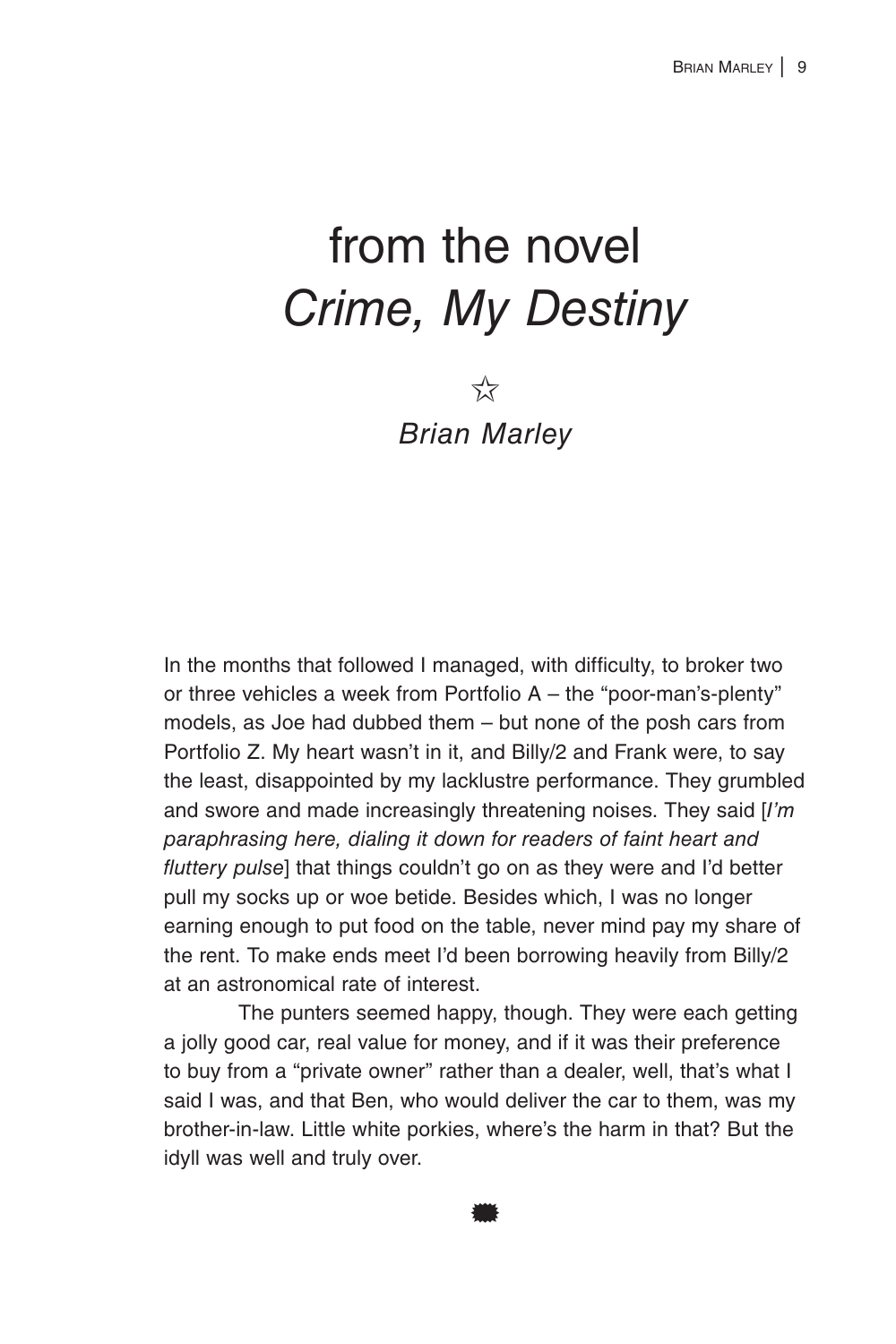I didn't feel the blow that knocked me off my feet. Nor did I see it coming. After a moment of confusion, during which I may have lost consciousness, I found myself face down in an alleyway off Peter Street. Because my shirt and vest were rucked up under my armpits, I assumed I'd been assaulted at or near the mouth of the alley and dragged here feet first. One side of my head felt like it was on fire, and the blood – most definitely blood – that was seeping into my ear tickled and tormented me. I wanted to rub it away but couldn't because my wrists were secured behind my back by something cold and metallic – handcuffs (RMP issue, I later discovered). My ankles, roughly bound with what felt like garden twine, had been drawn up in a tight bow and tethered to my wrists. I could wriggle like an eel and rock from side to side but movement of almost any other kind was impossible. In addition to which, someone was straddling my upper torso, making it hard for me to breathe.

When a voice hissed in my other ear, I knew immediately who it was and my heart sank. "Am I angry?" said old Bushell in rhetorical mode – a first for him. First and last, as it turned out. "No, I'm damned angry. The cars you sell are crooked cars and you sell them in a crooked manner. Your disregard for the rule of law offends me, and if, God forbid, to add to his woes, your father were to learn that this is what you're doing to earn a crust, he'd be mortified. Given his heart condition, it could finish him off. You're not half the man he is, you maggot. But worse than that, worse by far, is that for no reason other than perverse self-gratification you ambushed my boy and killed him stone dead. No, don't try to deny it!"

Frankly, I was in no fit state to do anything of the sort. And I was astonished: never before had I heard Bushell Senior utter more than six words at a time, none of which extended beyond two syllables. For years, during office hours, he'd been limiting himself to only the shortest and most obsequious words in his lexicon. I admit, I almost felt sorry for him, until he said, "I could kill you now. Easily done. But I won't make your parents mourn as I do. Once they've passed on, that's when I'll finish you off. In the meantime you'll suffer grievously, doubt be damned. I'll kill you one nick at a time, and when the first cut shows signs of healing I'll inflict another, then another, each a little nastier than the one before. I'll rub a salve of ground glass and rat droppings into the wounds until they fester. You'll be kept not just in constant pain but in an agony of anticipation.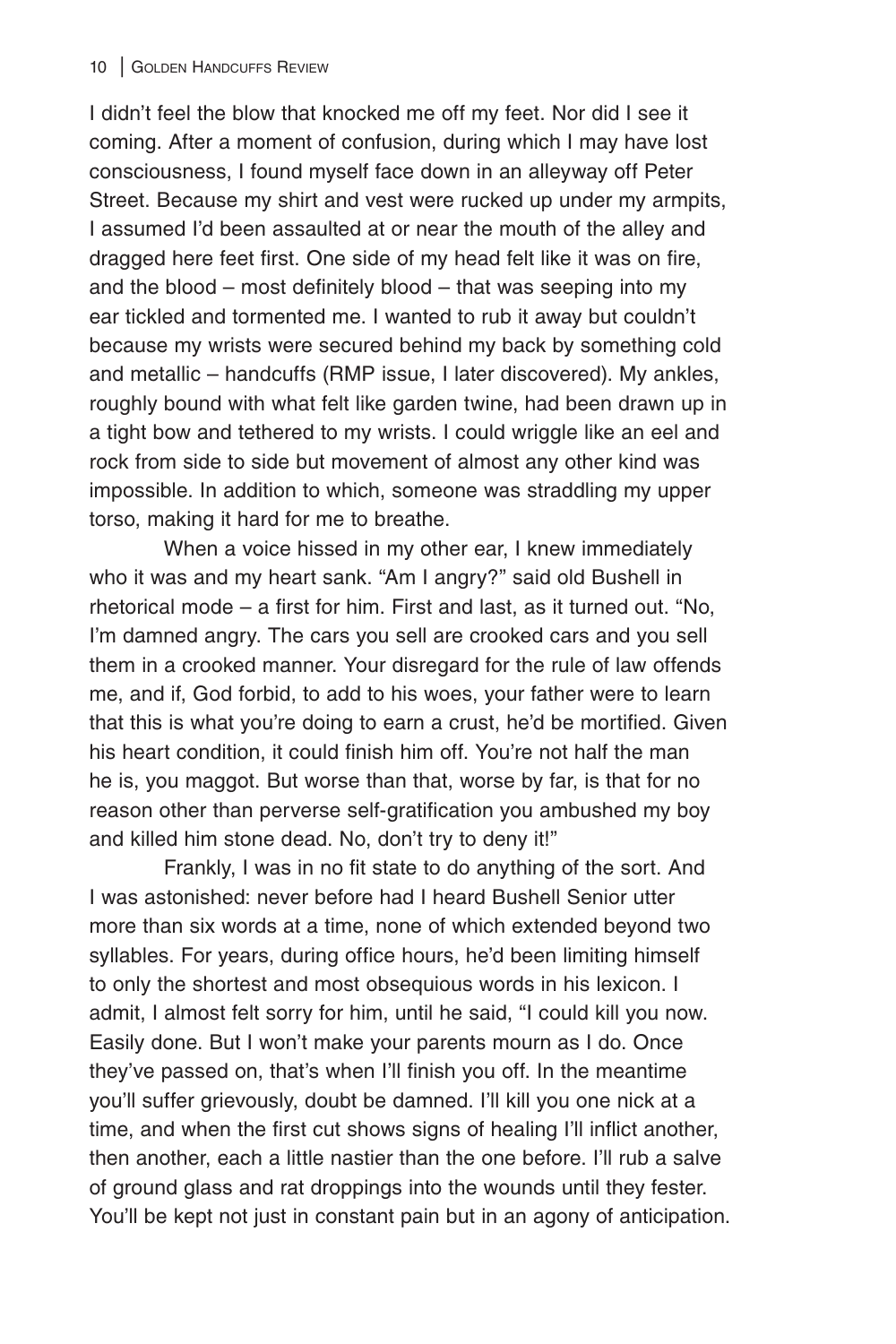Old I may be, but don't get your hopes up; I'll send the Grim Reaper packing with a flea in his ear until the death of my beautiful boy, Junior Bushell, has been avenged."

That's when I realised that Junior's first name was actually Junior. Yes, *Junior*. It had never occurred to me to question what was on his birth certificate; I'd just assumed it was Beaumont or Peregrine, Hercules or Wolf, something fusty and/or ludicrous, something the school bullies would pounce on with unmitigated glee.

I was still mulling this over when the pressure on my chest suddenly eased. Raising my head as best I could, I watched my assailant stroll to the mouth of the alley and turn left into Soho's hivelike bustle, apparently without a care in the world, and I couldn't help but wonder: What was his first name? Surely not Mister … But really, the whole Bushell family was downright weird, so who knows?

\*

The first person to find me had entered the alley specifically to urinate behind a stack of crumpled cardboard boxes. Decorum personified; thousands of years of social evolution had led to this moment. He looked me over with casual disdain as I lay there, almost at his feet, bleeding from a head wound and trussed up like an oven-ready turkey. Once his bladder had been thoroughly drained, he shook off the last few drops and buttoned up his flies. Hunkering down beside me he said, "Dear-o-deary me. Looks like you're in a spot of bother, old chum." "Yes," I replied. *I mean, really, what else could I say?* Then I thought of something: "Might I trouble you to untie me? I'd be ever so grateful." He rocked back on his heels while he considered my request then shook his head. "Nah, 'fraid not. Too risky. You might decide to cut up rough while I'm rummaging about your person."

Which is what he then set about doing.

Having relieved me of my wallet, wristwatch, hat and shoes, he tried to pull my trousers down, reason unknown. His efforts, though vigorous, failed because of how tightly bound I was. "Bit of a snag," he said, panting from his exertions. "I think, under the circumstances, that's all the help I can give you, good samaritan that I am. Have a nice day as our American cousins say. Bye now."

No sooner had he departed than a tall fellow wearing a black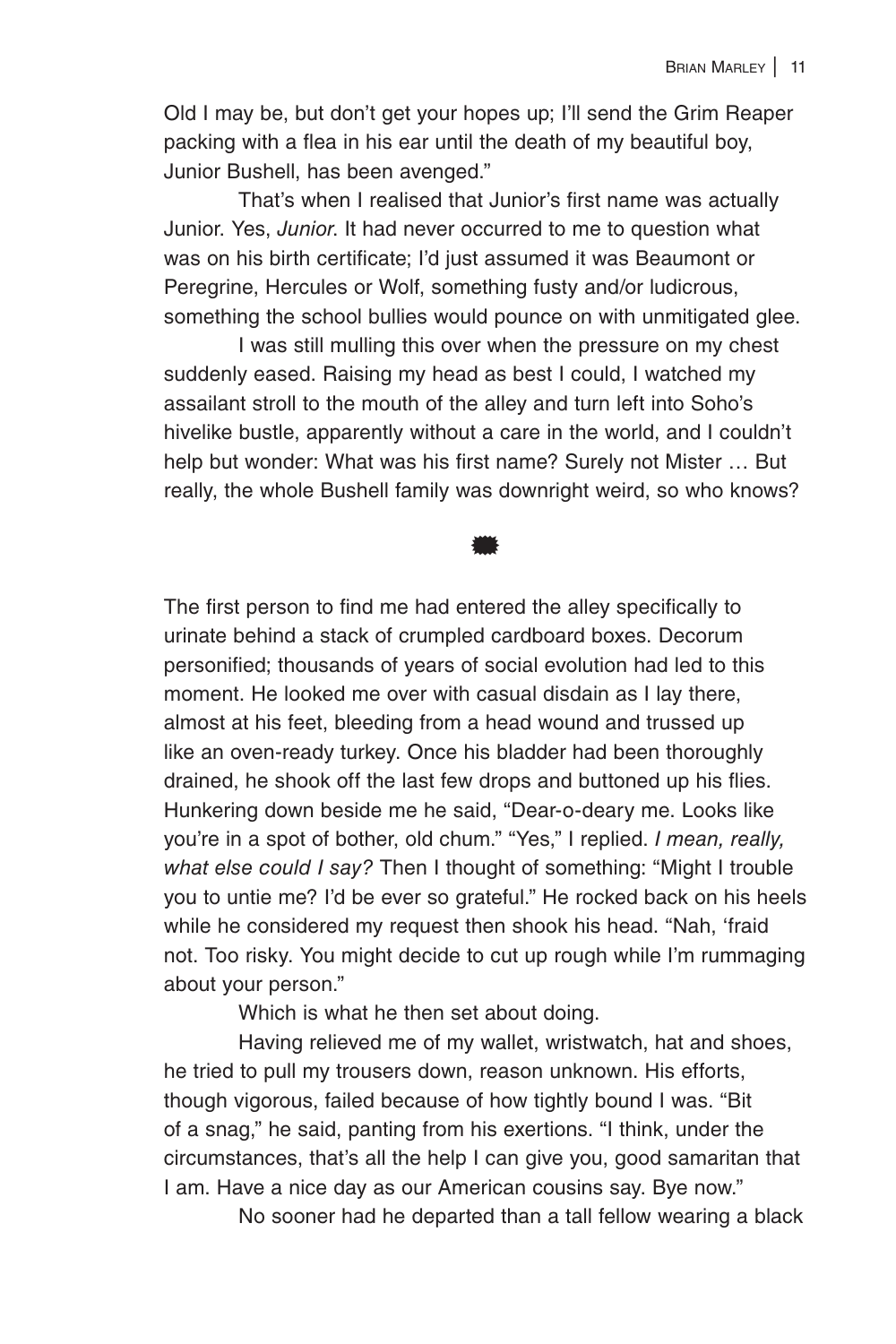borsalino and a bulky astrakhan coat, also black, glanced into the alley, did a double take and stood there, squinting into the shadows, trying to work out whether his eyes were deceiving him – which, of course, they weren't. He took a few steps towards me, hesitant still, then his face lit up. "Well, well, well," he said. "As I live and breathe. Just the man I was looking for."

I had no idea who he was, though there was something vaguely familiar about him.

"It is Charles W–––––, isn't it?" he said. "Indeed it is. I'd have recognised you anywhere, even in the bashed-up state you're in. You look just like the photo the tabloids like best: the choirboy shot. Were I asked to caption it, I'd say, right off the top of my head, 'Innocence masking depravity'. Not bad, eh? I've still got the knack. I wanted to be a caption writer when I grew up, as do most public schoolboys of a literary bent, especially those influenced by Papa Hemingway's lean and muscular prose style, but a strong dose of fatherly advice set me on a different career path. Not that I gave up on caption writing entirely, you understand, but I didn't pursue it professionally, and perhaps, given how poorly remunerated it is, that's no bad thing. Anyway, the choirboy photo has no need of words. It's a picture editor's wet dream, perfect in itself.

"Speaking of newspapers, I don't know whether you had time to flick through today's early edition of the *Standard* before" – he indicated my trussed-up torso with an eloquent sweep of his hand – "this happened, but there's good news. You've been relegated to page five, and what the poor misguided reader will find there is nothing but tittle-tattle, barrel scrapings. Soon you'll disappear from its pages entirely and I'd lay odds you can't wait for that to happen. The bad news is they're still saying you murdered that poor mite, which is troubling because you and I know better.

"But really, what must you think of me? Although I climbed out of bed on the sunny side this morning, I seem to have left my manners dozing on the eiderdown. Allow me to introduce myself. The name's Pew, Norbert Pew, though my friends at temple call me Khufu. You, I think, are Redjedef – am I right?" He proffered a hand for me to shake, then blushed. "Of course. What a Grade-A ninny I am. Let me release you, it'll only take a sec."

I wondered whether, in my dazed condition, I'd misheard him. How could he possibly know that Father had called me Redjedef?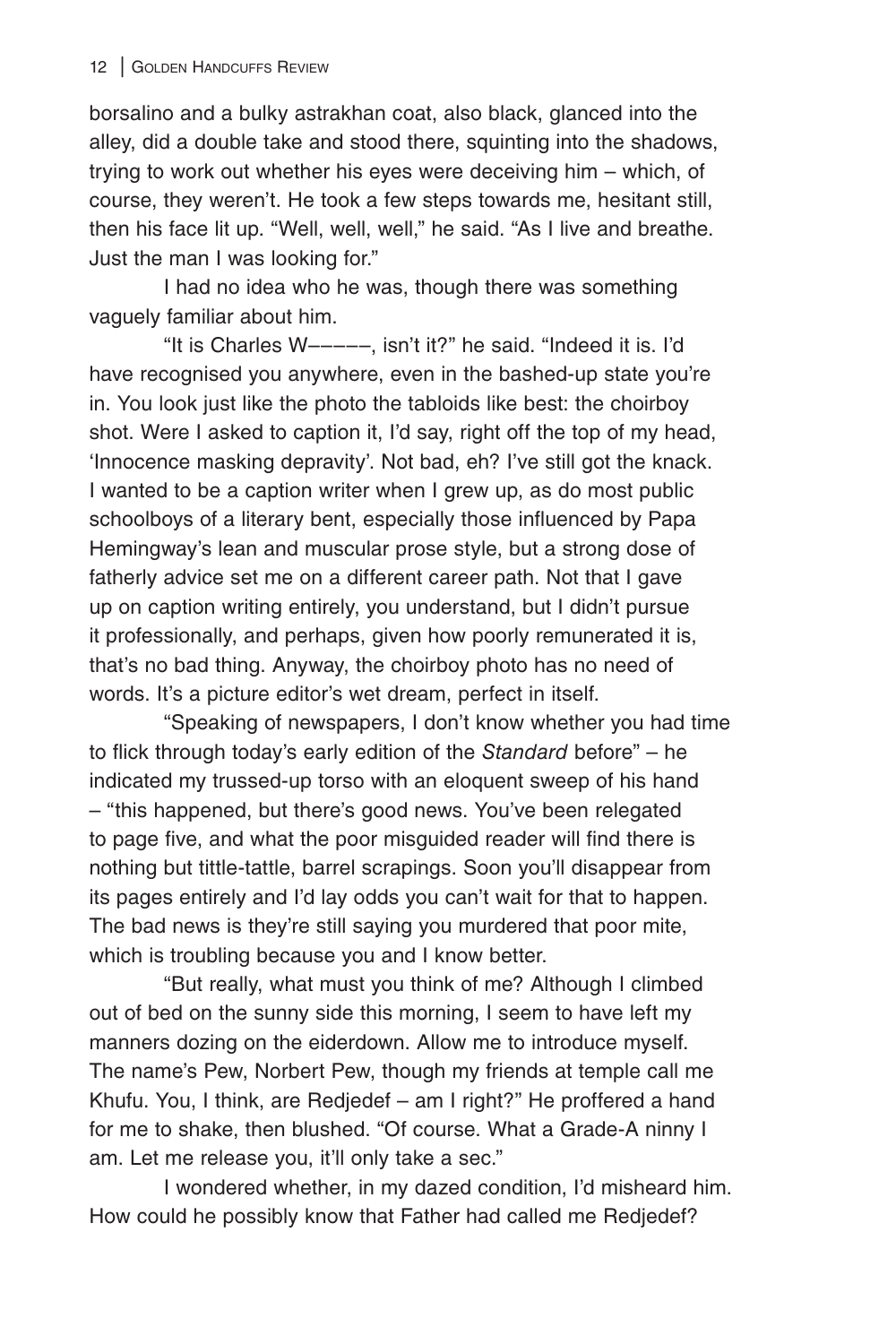And as for the comment about my innocence ...

Taking a small penknife from his trouser pocket, he angled out its comically stubby blade by 180º and used it to sever the twine at my wrists and ankles – whereupon my legs uncoiled like overwound springs and my unshod feet crashed to the ground, toes first, pounding the concrete like

[*uh-oh, one simile too many*]

ten tiny hammers. Pain shot through me like

[*a third, and in swift succession – I dread to think what Lupin will say*]

an electric current and I gave a loud, girlish shriek. "Oh, my dear boy!" he said. "Terribly sorry!" Then: "Nothing to be done about the handcuffs for the moment, but I know for a fact that the hardware store round the corner sells bolt cutters, and as the owner is an old schoolpal of mine – my one-time fag, in fact, at Marlborough, though he says he bears me no ill-will because I treated him more like a pet, a dumb animal, than a servant or a slave – I'm sure he'll get those cuffs off pronto, no questions asked."

To make the handcuffs less conspicuous, he draped his coat over my shoulders, though my bloodied head and lack of shoes drew quizzical glances anyway. Everyone who saw me knew who I was, of course. They'd been avidly reading newspaper reports about the ongoing manhunt and probably thought I'd been nabbed by a bounty hunter, though Pew didn't really look the part.

As we staggered along (I was woozy, unsteady on my feet, and my toes had swollen to twice their usual size), Pew hooked his arm through mine, for support, and something clicked into place, jigsaw fashion. I realised where I'd seen him before: The Luxor Temple, and on more than one occasion. When he mentioned having "friends at temple", I'd assumed he meant synagogue. Not so. If he was who I think he was, he always sat with his back to the wall, sipping whisky and scanning the room in a propriatorial manner.

At the store, Pew's pal snipped off the cuffs, snip-snip, no fuss. He gently sponged the worst of the blood from my head, then applied sticking plasters to the alley-drag scuffs on my brow, nose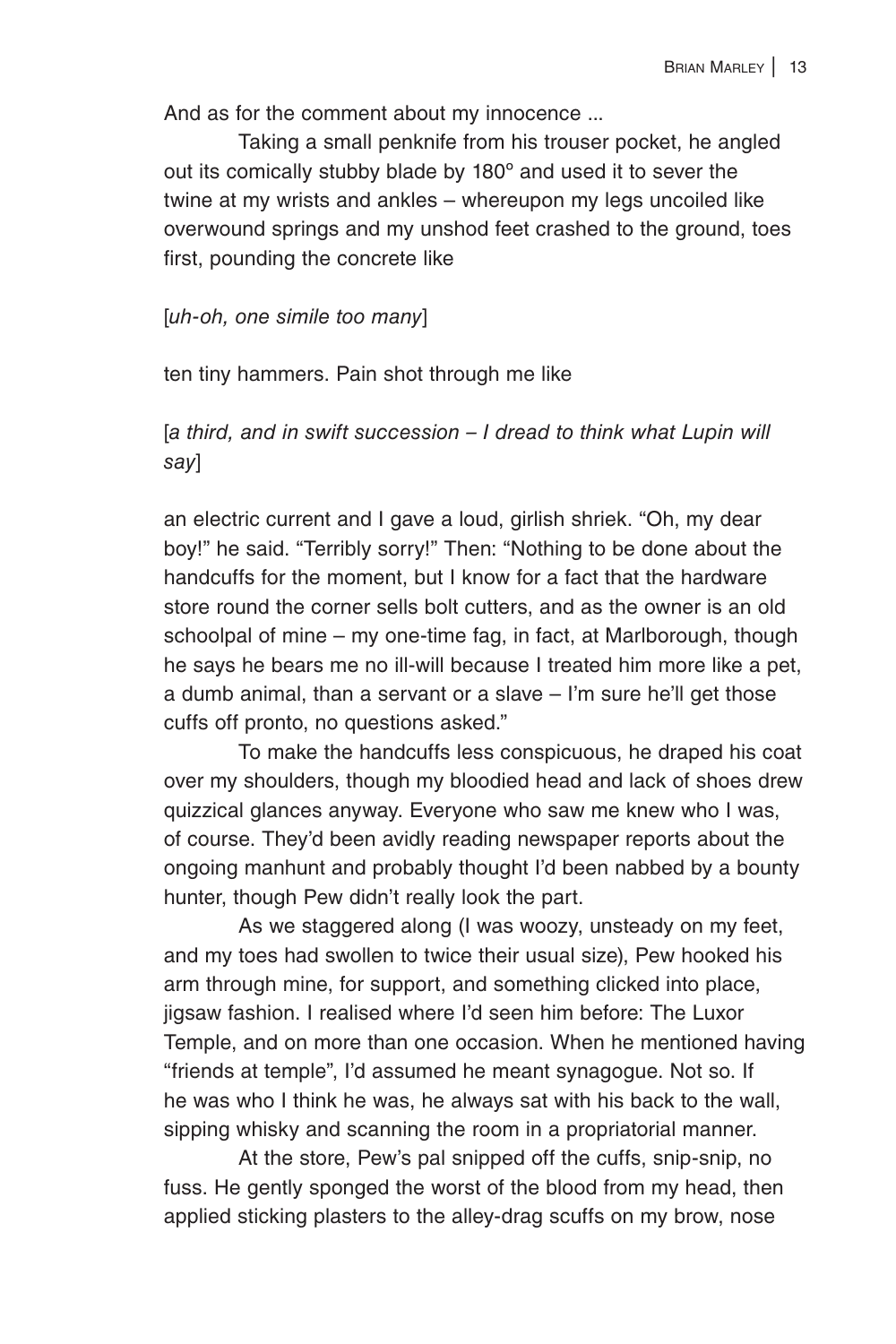and chin. Meanwhile, Pew went to a pharmacy to buy aspirin and a mile or two of crepe bandage. Having had my wound dressed turban-style, I gulped down a handful of pills, donned a pair of white slaughterman's wellington boots (the only footwear the store had in stock that could accommodate my swollen toes), and we set off to the nearest pub.

While Pew busied himself at the bar, I slumped into a cosy nook by the fire, and when he brought the drinks over I said, in as threatening a tone as I could manage, "You said you were looking for me, Mr Pew. You're not a reporter, I hope. If you are –"

He chuckled. "Dear Lord, no. What a horrible idea. No, I'm here to relay confidential information about the late Joseph Qureshi, your erstwhile friend and employer and my erstwhile business partner ... Which means in effect that you're now, or pretty soon will be, my business partner."

"*What?* How d'you reckon that, then?"

"Brace yourself," he said. "This may come as a shock, albeit a pleasant one. Joseph left you a quarter share in The Luxor Temple."

I laughed. Couldn't help myself. "Go on. You're winding me up. He did nothing of the sort."

"I assure you, he did."

"There's no will, Mr Pew –"

"Khufu, please."

"- Joe died intestate, that's a fact. There  $-$  is  $-$  no  $-$  will. Paula and I looked everywhere."

"Everywhere but in the right place," he said, "by which I mean the extensive documents vault in the basement of Rosewart, Sample and Pew – the Pew in that short list being my twin brother Adrian, a junior partner in the firm and Rosewart's most put-upon dogsbody. Ade was tasked with delivering the good news about the will, but as there wasn't a current address for you on file, you being a fugitive and all, he hadn't a clue where to begin. Being savvier than him, more streetwise, and with an extensive network of underworld contacts to draw on, I did, and told him so, whereupon, visibly relieved, he delegated the task to me. 'Strictly hush-hush, Bert,' he said. 'Don't let Rosewart know I haven't done it in person. He's very touchy about his delegatees palming a task off on someone else, especially if that someone isn't a Rosewart employee. But if you do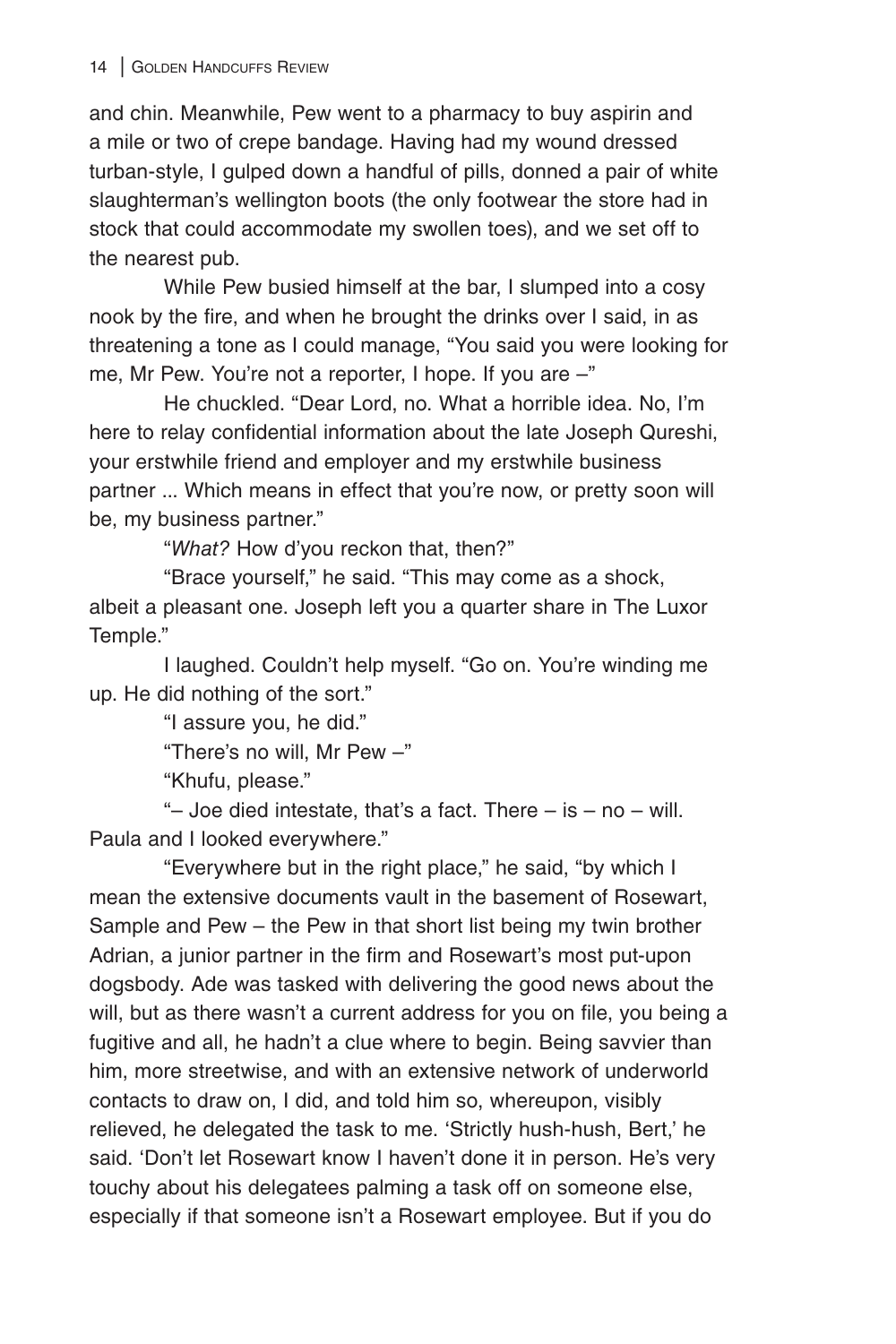happen to find this Charles W––––– character, which, given your admirable track record, I'm sure you will, there's a bottle of Krug in my cellar with your name on it.'

"Therefore," said Pew, spreading his arms wide, as if to encompass not just the pub but Soho and perhaps the whole wide world, "here I am, your humble delegatee. I suppose you could say I'm Rosewart's dogsbody's unofficial dogsbody."

He laughed as though he'd said something funny, then his facial muscles relaxed more than one would have thought possible, which made him look like he was melting.

"Joseph was buried more than three months ago, God rest his soul, so I'm sure you're wondering: Why the delay? I'll tell you why. An administrative error is why. Human error, to be precise. A junior clerk who sorely neglected his Ps and Qs and thought I before E except after C was how filing was done in the legal profession. Not precisely that but something close. Straight out of boarding school so he was bound to know no better. Anyway, chaos ensued, as you can imagine. Although Joseph's will was known to be in the vault, it couldn't be found. Such things happen in even the best-regulated businesses. They shouldn't but they do.

"Apparently, Rosewart instructed Ade to tender his, i.e. Rosewart's, apologies. Sincere and profound ones, of course; nothing but the best for you. Consider it done, and expect to receive complimentary grand tier tickets to the Royal Opera House once I, via Ade, have notified Rosewart's secretary of your current place of abode. Rosewart may also invite you to dine at his home in Sidcup with the delectable Mrs Rosewart. Almost certainly, in fact. It's standard procedure: damage limitation. He'll feel the need to schmooze you, fearful lest you lodge a complaint with the Law Society or try to sue him for negligence.

"Should you wish to pursue the latter option I would, of course, be delighted to represent you, pro bono. Here, take this." He drew a business card from his wallet and flipped it onto the table. When it landed face down, he sighed, turned it over and slid it towards me, narrowly avoiding a small puddle of beer. It read: Layman, Bancroft, Treddle and Pew. "That's me," he said unnecessarily, jabbing his surname with a long, bony forefinger. "Though last on the list, I'm the boss."

He then produced another card. "Adrian's phone number,"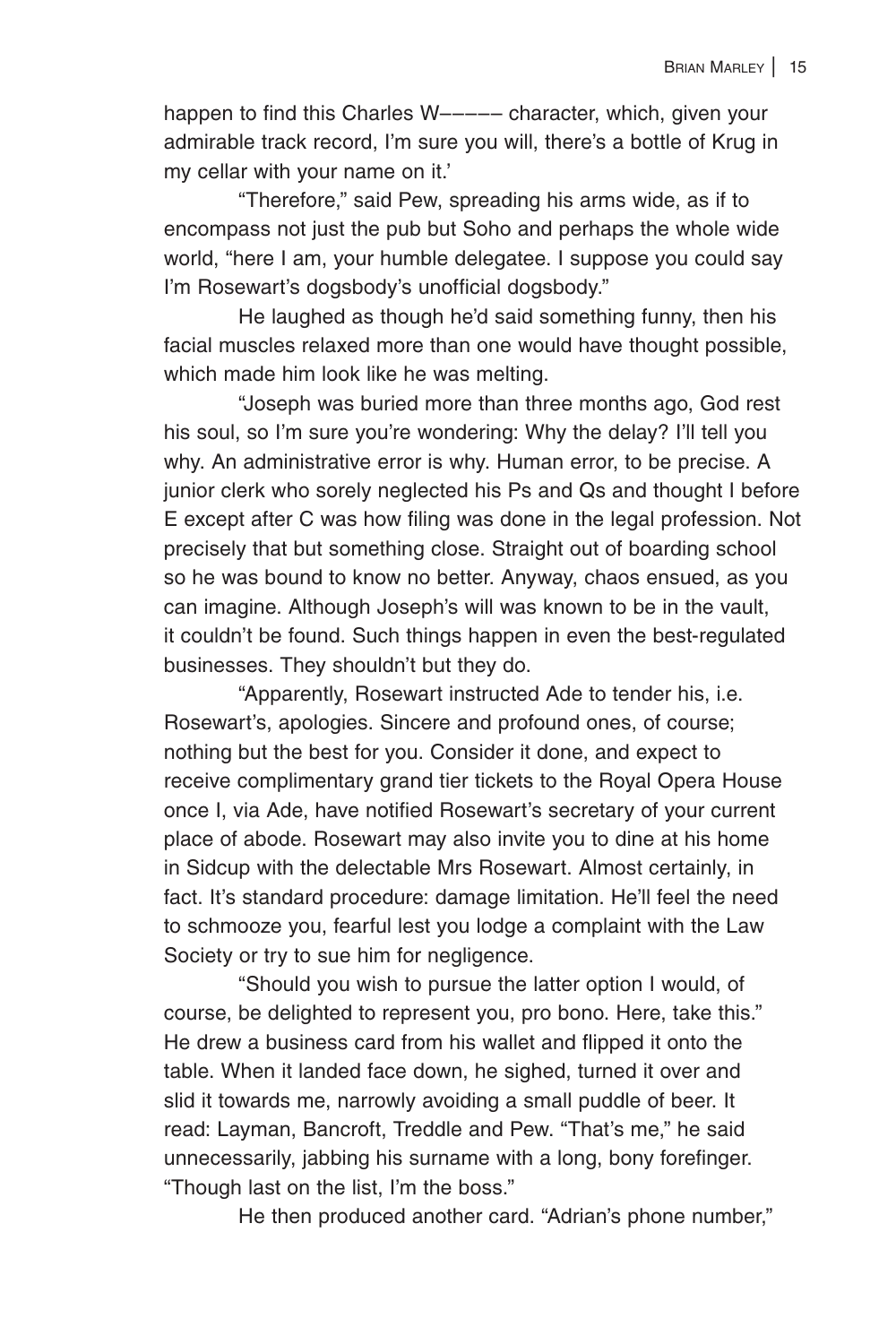he explained. "You'll need to book an appointment with him, to sign a few documents. Various legal hoops have to be jumped through to satisfy all parties. That goes for your girlfriend, too."

"Paula?"

"Indeed. Unless you've been a naughty boy, playing away from home, which as everyone in Soho knows – because everyone in Soho knows almost everything about everyone else in Soho, *as well you know* – you haven't. Probably haven't. So, yes, Miss Cantabile. Joseph was inordinately fond of her and she of him. She's to receive a quarter share in the Temple, same as you. I'm the fiftypercenter, Joseph's sleeping partner as was, now wide awake and raring to go. Let's not beat about the bush, Charles: I want to buy you out, both of you, and at a premium. Think about it. Think hard. It's a serious proposition. You're in dire financial straits right now, I know you are, everyone says so, and things can only get worse if you remain in hock to Bill Wainscott. He's a bad man even by gangland standards. And don't think he's unaware of what you and Joe were getting up to behind his back. He'll punish you for that, and not just with the hyper-inflationary vig on your loan.

"Consider it this way: the wherewithal from selling your share of the Temple would enable you to pay him off and get out from under his thumb. If you don't, sooner or later he'll crush you like the veritable bug. Every one of his employees eventually gets crushed or jailed. Or worse. Given Frank Blatchington's laziness and disgusting sexual habits, it's remarkable that he's lasted as long as he has. Perhaps Wainscott cuts him some slack because he enjoys being adored.

"I don't know whether you know it, but Wainscott's previous consigliere, if that's the right term, Linton Eakins, who was once a celebrity wedding photographer, ended up quartered in a holdall under Tower Bridge. Though the Met searched high and low, his head and legs were never found.

"But let's not dwell on unpleasantness, eh? This is a goodnews day! Let's have another drink to celebrate. In fact, as it's cosy in here and your head has almost stopped bleeding, let's make a session of it. Afterwards we can trot over to Veeraswamy for a slapup meal. My treat, what do you say?"

"Sorry, Mr Pew, I can't."

"Why ever not? And please call me Khufu. It's an excellent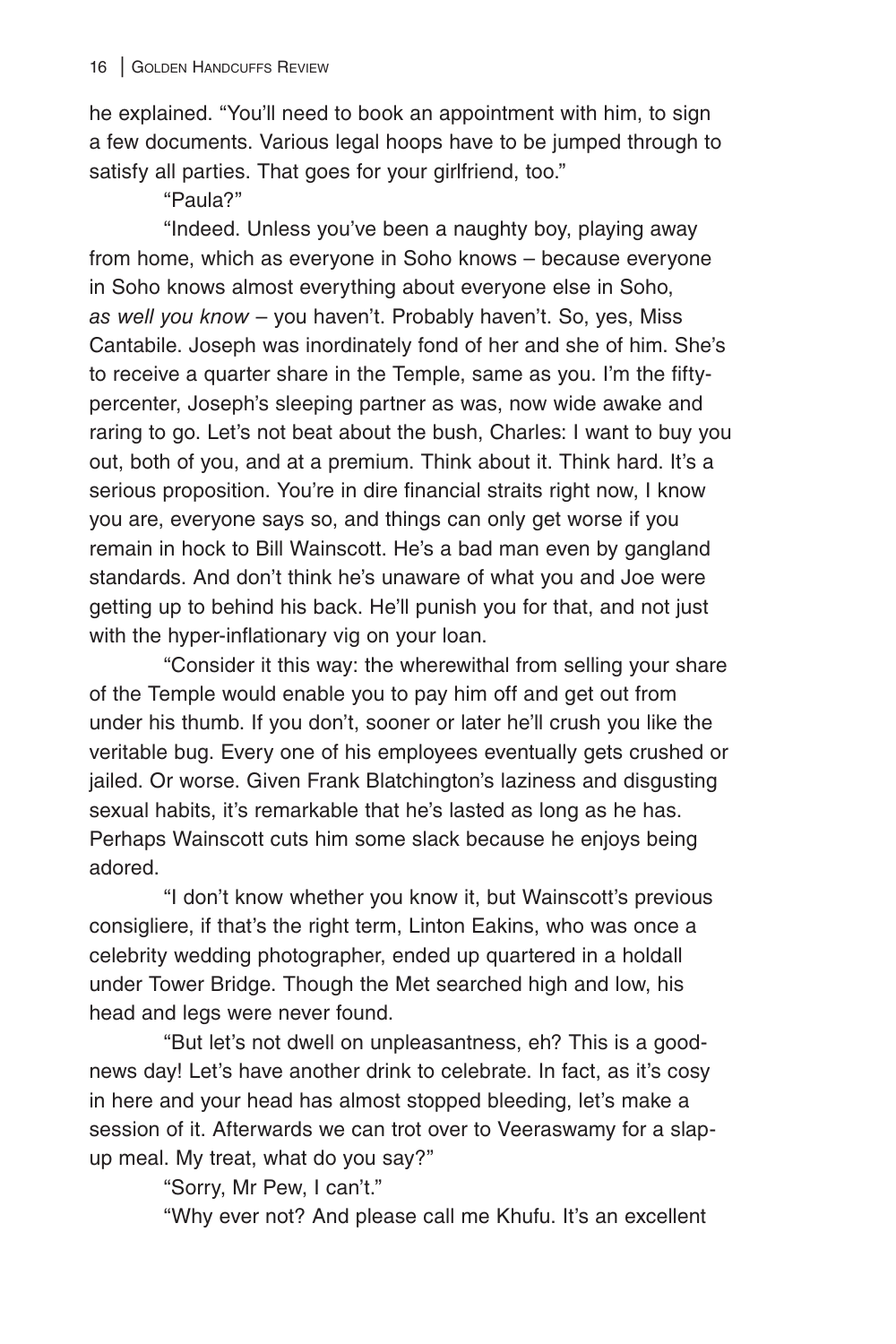curry house, the first of its kind in old London town and still ranked among the best."

"So I've heard. And I appreciate your kind offer. The problem is it's on the far side of Regent Street, outside the safety zone. If I leave Soho I'll be at risk of getting nicked."

"Ah. Ah-ah-ah-ah-ah. So it is and so you could. Which rules out the Opera House and Sidcup too, doesn't it? And even the trip to Rosewart's office, which is over by Marble Arch. I'd better let Adrian know what's what and why so he can brief Rosewart about your travel restrictions, otherwise Rosewart will commit a faux pas and lay the blame on Ade, something The Wart – his nickname, even his wife calls him that – has a habit of doing.

"I don't know why Ade puts up with Rosewart's hectoring manner, really I don't. Were it not for the fact that Ade and I are identical twins, with similar haircuts and a tendency to dress alike, I'd hire him like a shot. He's got a sound legal mind. He'd be an asset to the firm. Admittedly, unless we took to wearing colour-coded ties, it would be confusing for everyone but ourselves – the 'twinny twosome', as our parents fondly called us, shortly before skiing into the path of an avalanche that swept them down the mountain and out of our lives – and life is confusing enough as it is. Also, Ade probably wouldn't be happy playing second fiddle. He's a go-getter, future driven, an underdog striving to be top dog, and the fact that he's my younger brother, even if only by a minute or so, means he looks up to me and always has done, though he also resents and probably hates me. We'd end up squabbling like children, as we did when we actually were children.

"Hmm ... On second thoughts, hiring Ade would be a bad idea. Terrible, in fact. But as everyone knows, good ideas follow bad, hot on their heels, so ... what'll it be, Charles, another Guinness?"

\*

After a further half hour of Pew's self-regarding tosh, there was nothing I wanted more than to be rid of him. When I was finally able to get a word in edgeways, I explained that not only was my head throbbing fit to burst, I also had double vision. I said I appeared to be sitting opposite not just him but Adrian too, each identical to the other down to the minutiae – all-but-invisible soup stains on ties and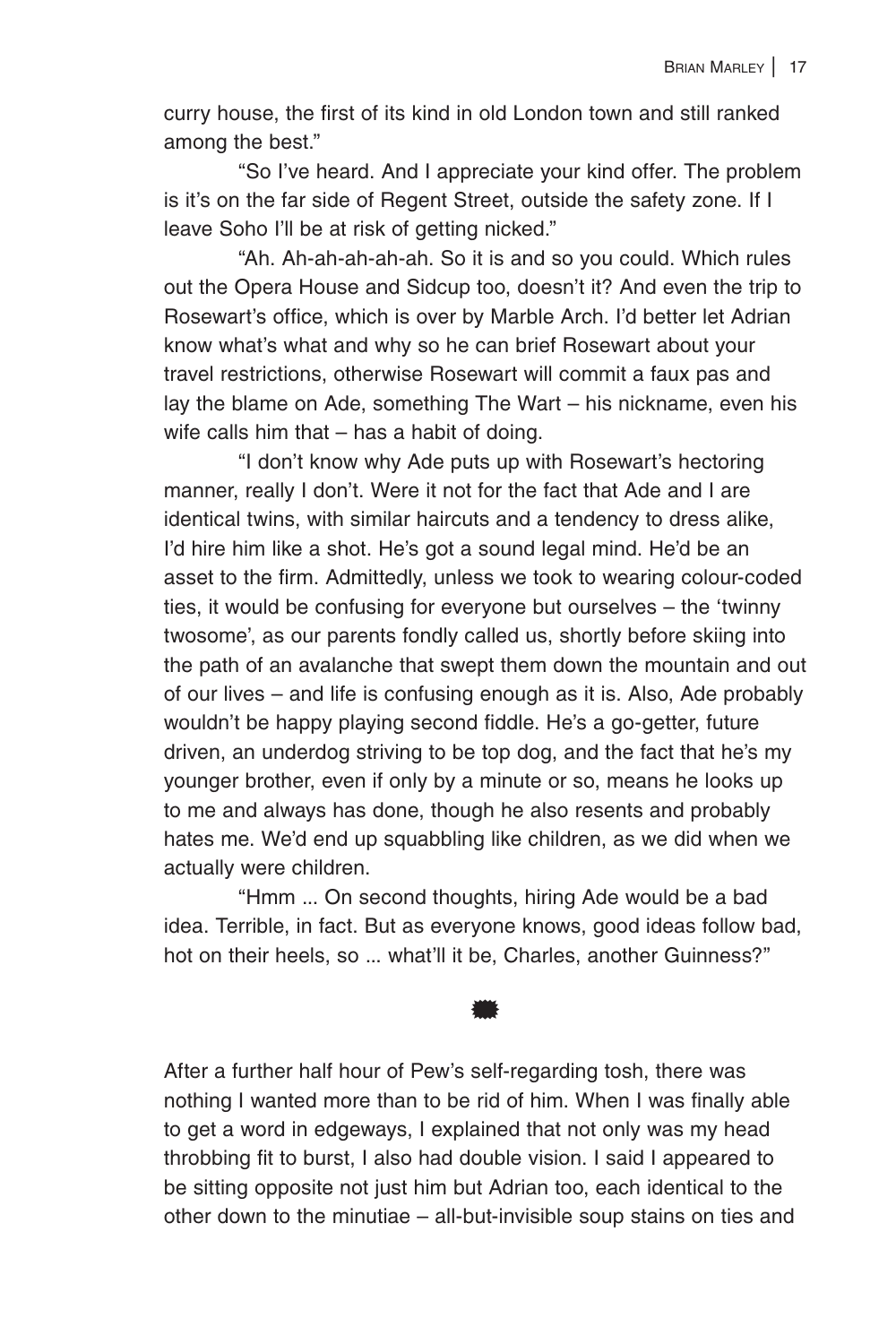lapels, etc.

They nodded sympathetically, in sync.

What would be best for me, I said, would be to go home and straight to bed, to rest and recuperate.

Pew recognised a snub when he heard one and to his credit he took it in his stride. He said he hoped I'd make a full and speedy recovery from the blow to my head, which was undoubtedly the cause of my double vision, given that my alcohol intake had been, by any fair reckoning, meagre, and it was common knowledge that I wasn't an habitual drunk – something, alas, that couldn't be said of my Devonian pal Billy, an alcoholic in all but name and a disruptive influence on everyone who so much as bumped elbows with him.

To expedite my departure – or Pew's, it didn't matter to me which of us made the first move – I chose to ignore his assassination of Billy's character, though it rankled. And because I was mindful to mind my manners, I thanked him for all he'd done for me. I said, through gritted teeth, that without his timely intervention I might still be lying in that alley, gnawed to the bone by rats, Soho rats, said to be even more ferocious than the so-called psycho-rats bred at the Ministry of Defence's Defence Science and Technology Lab, otherwise known as Porton Down, where the psychos, as part of a top-secret toxic weapons programme, were being trained to undertake kamikaze-style missions behind enemy lines in order to teach various jumped-up Johnny Foreigner nations a swift, salutory lesson, one they'd be unlikely to forget in a hurry.

I have no idea where that came from.

Pew was stunned. Temporarily lost for words. Then, "Oh, tush," he said. What he meant by that I have no idea. He pumped my hand vigorously and departed in a swirl of Canoe Dana cologne.

Although I'd had every intention of following in his slipstream, I found myself lard-arsed (or if, as a descriptor, you prefer soft metal to rendered pig fat: leaden-arsed), i.e. unable to move. My mind was in turmoil and I felt foolishly near to weeping. It had been a day chock-full of surprises, most of them unpleasant, the nastiest one of all being the violent encounter with Mr Bushell. More of a shock than a surprise, really. No, let's not pussyfoot: *very much more!* It had simply never occurred to me that he'd try to track me down. But now that he'd done so I knew, without a shadow of a doubt, that he intended to kill me as specified.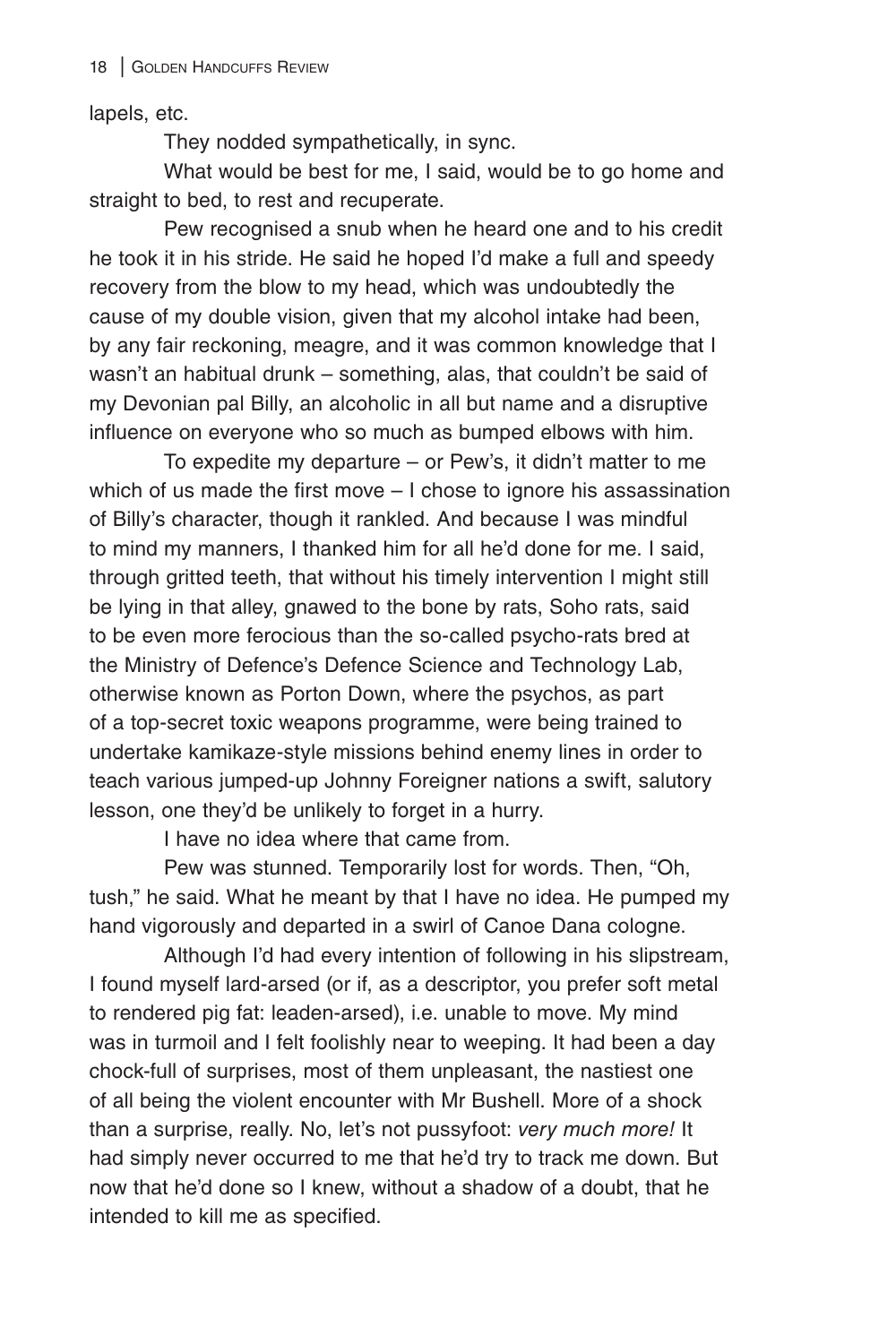Nor, for that matter, while trussed up and unable to defend myself, had I enjoyed being stripped of my valuables. The wristwatch in particular. It had been Father's and, prior to that, Grandfather's, and etched on its back was a hieroglyph. I have no idea what the glyph signified. Not a clue. I'd never tried to find out and now ... well, now it was too late. But what I do know is that if I'd shown even the slightest interest in the glyph, Father would have expatiated on its meaning and significance till the cows come home, and ... bear with me, this is a bit of a stretch ... the info he'd imparted might be of use to me now in extricating myself from the mire in which I was chin deep and in danger of drowning.

Talk about clutching at straws!

What can I say? That's how desperate I was.

Also puzzled. Particularly when, in introducing himself, Pew called me Redjedef. What was I to make of that? He must have overheard, or somehow gained knowledge of, the private conversation I'd had with Father about metempsychosis and our family's Egyptian heritage. Royal ancestry among the ancients, no less. But ... how?

Then came the news that I would soon become part-owner of The Luxor Temple. Although Joe's bequest was a blessing and had obviously been intended as such, it felt like ... not a curse exactly. To think of it in that way would be an insult to Joe's memory and an exaggeration, the kind of figurative language I strenuously avoid, as the more perceptive readers among you will already have noted.

But really, what did I know about running a highly successful private members' club such as The Luxor Temple? Nothing. Not a sausage. Not even a quarter of a sausage.

It was too much to take in. Too unsettling. I consoled myself with the thought that if I didn't die in my sleep from a massive brain bleed everything would look different tomorrow, less confusing, less bleak. Better, in other words. One can only hope.

Also, I wondered why Pew hadn't asked me whether I knew my assailant. It seemed an obvious question and an odd omission, especially for a lawyer, and especially with regard to Soho where, as Pew himself had pointed out, almost everyone knows everyone else, fellow residents mainly but also dozens of regular visitors, some for work, some to play.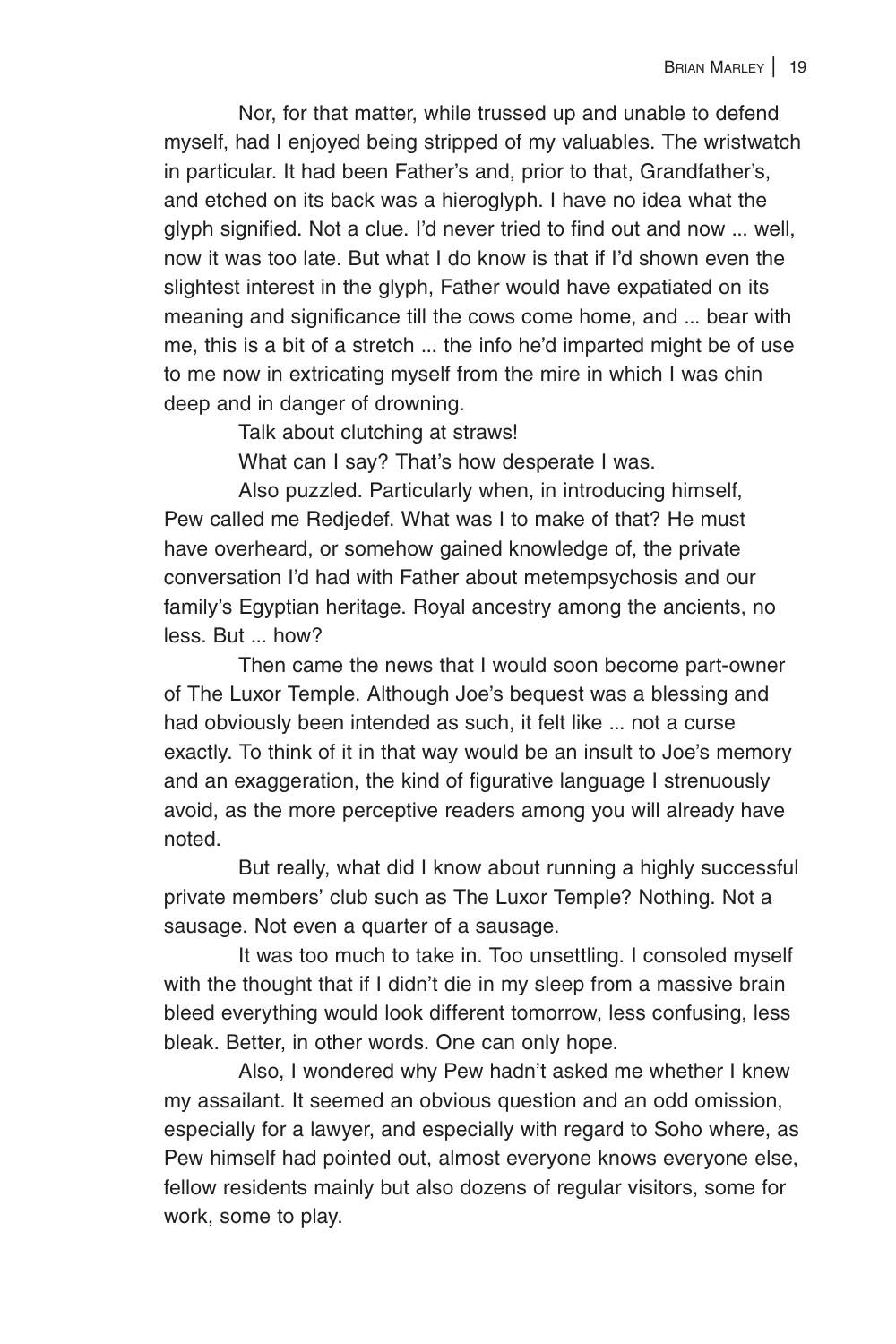When I finally managed to exit the pub it was with no clear destination in mind. I placed one foot doggedly in front of the other, oblivious to my surroundings, and all the while disquieting thoughts raced madly through my head, bouncing off the walls of my skull and crashing into each other like bees in dodgem cars.

> *Bees?* I hear you ask. *Bees?* Zig-zag flight, flower to flower. Dodgems is self-explanatory. Do try to keep up.

So unsteady was I in my loose-fitting slaughterman's boots that I was bound to come a cropper eventually – and so I did, hours later, under harsh neon light, outside Club Papa Pistolet. As I finished crossing Berwick Street (having narrowly avoided being knocked into next week by a recklessly driven Morris Minor, one I'd brokered from Portfolio A, easily distinguishable from all the other Morris Minors on the road by its polka-dot paint job), the heel of my leading boot snagged the kerb and I was sent sprawling into the club's recessed doorway, banging my head hard against the door itself, which swung open, juddering on its hinges.

Disoriented though I was, when I saw the bar, brightly lit at the end of a long, dark corridor, I realised that during my lengthy meanderings around Soho I'd developed a veritable Atacama of a thirst.

The place had been quite amusing when I'd visited it several weeks ago with Frank, when we were still on good terms, so I decided to look in on its cheerful host, Luigi Caputo, a Weegie in exile, formerly a hatchet man for the Calton Tongs and, while barely out of short pants, a razor boy, or so he claimed. Altogether a dangerous fellow if you crossed him but also an exceptionally gifted raconteur. Luigi was said to possess the most wittily waspish tongue in all of Soho: entertainment guaranteed! Perhaps cruel verbal barbs sunk deep into the piggy hide of various politicians and stars of stage and screen would make me forget my troubles, at least for an hour or two.

Because of having been mugged, I was, of course, strapped for cash, but as Luigi and I had hit it off during my previous visit I felt confident that he would, when he saw the sorry state I was in, allow me to put a beer or two on Frank's tab if I promised to square it with him later. Preferably sooner than later. I had no intention of doing